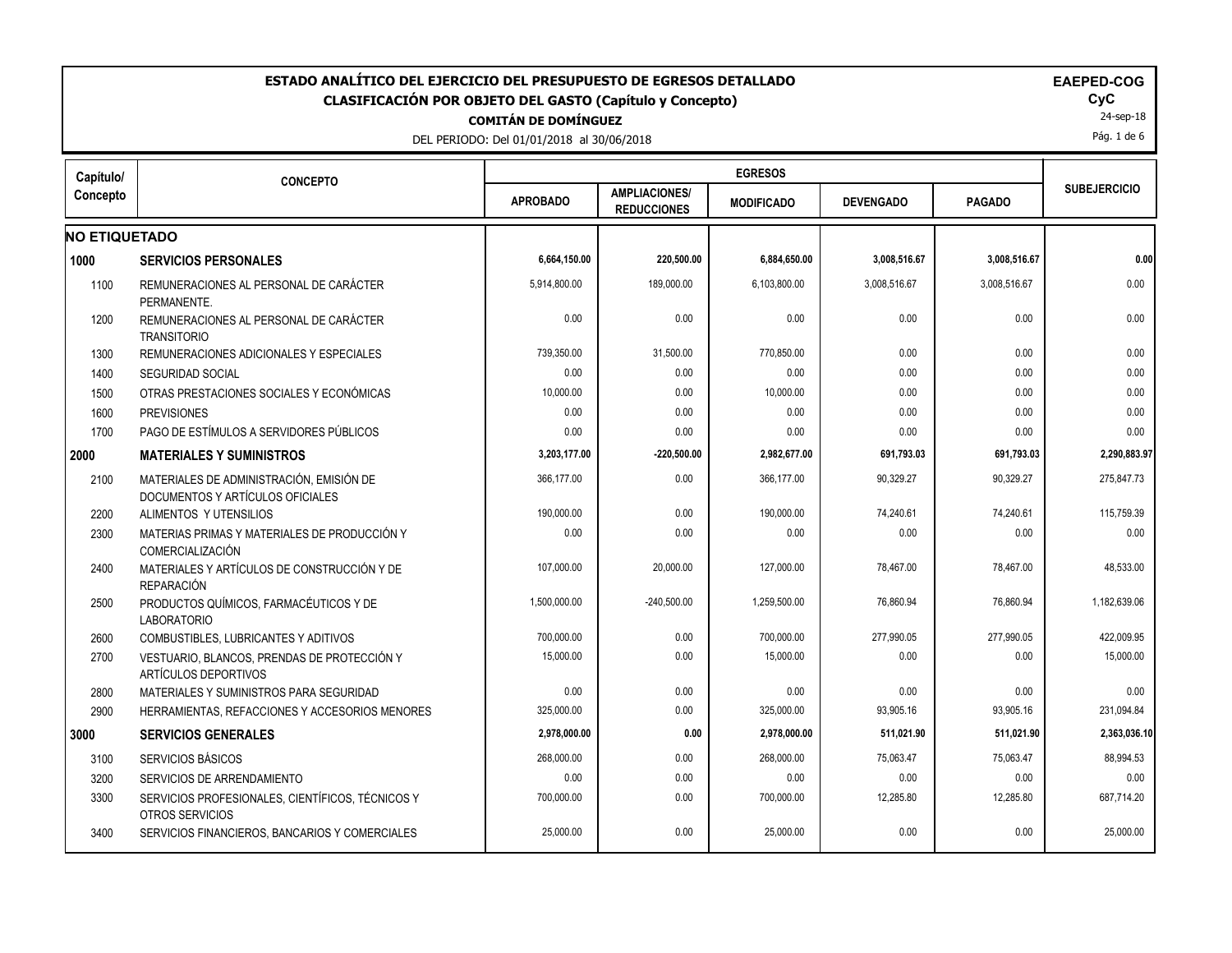# **COMITÁN DE DOMÍNGUEZ** ESTADO ANALÍTICO DEL EJERCICIO DEL PRESUPUESTO DE EGRESOS DETALLADO<br>CLASIFICACIÓN POR OBJETO DEL GASTO (Capítulo y Concepto) **EXACIGADO** COGC **CLASIFICACIÓN POR OBJETO DEL GASTO (Capítulo y Concepto) CyC**

DEL PERIODO: Del 01/01/2018 al 30/06/2018

|  |  | <b>EAEPED-COG</b> |
|--|--|-------------------|
|  |  |                   |

24-sep-18

Pág. 2 de 6

| Capítulo/ | <b>CONCEPTO</b>                                                       |                 |                                            |                   |                  |               |                     |
|-----------|-----------------------------------------------------------------------|-----------------|--------------------------------------------|-------------------|------------------|---------------|---------------------|
| Concepto  |                                                                       | <b>APROBADO</b> | <b>AMPLIACIONES/</b><br><b>REDUCCIONES</b> | <b>MODIFICADO</b> | <b>DEVENGADO</b> | <b>PAGADO</b> | <b>SUBEJERCICIO</b> |
| 3500      | SERVICIOS DE INSTALACIÓN, REPARACIÓN,<br>MANTENIMIENTO Y CONSERVACIÓN | 480.000.00      | 0.00                                       | 480,000.00        | 47.956.26        | 47.956.26     | 432.043.74          |
| 3600      | SERVICIOS DE COMUNICACIÓN SOCIAL Y PUBLICIDAD                         | 110,000.00      | 0.00                                       | 110,000.00        | 25,000.05        | 25,000.05     | 84,999.95           |
| 3700      | SERVICIOS DE TRASLADO Y VIÁTICOS                                      | 655,000.00      | 0.00                                       | 655,000.00        | 64,659.00        | 64,659.00     | 590,341.00          |
| 3800      | <b>SERVICIOS OFICIALES</b>                                            | 600,000.00      | 0.00                                       | 600,000.00        | 283,113.32       | 283,113.32    | 316,886.68          |
| 3900      | OTROS SERVICIOS GENERALES                                             | 140,000.00      | 0.00                                       | 140,000.00        | 2,944.00         | 2,944.00      | 137,056.00          |
| 4000      | TRANSFERENCIAS, ASIGNACIONES, SUBSIDIOS Y OTRAS AYI                   | 4,706,667.40    | 13,691.41                                  | 4,720,358.81      | 2,848,985.78     | 2,848,985.78  | 1,871,373.03        |
| 4100      | TRANSFERENCIAS INTERNAS Y ASIGNACIONES AL SECTOR<br>PÚBLICO           | 0.00            | 0.00                                       | 0.00              | 0.00             | 0.00          | 0.00                |
| 4200      | TRANSFERENCIAS AL RESTO DEL SECTOR PÚBLICO                            | 0.00            | 0.00                                       | 0.00              | 0.00             | 0.00          | 0.00                |
| 4300      | <b>SUBSIDIOS Y SUBVENCIONES</b>                                       | 0.00            | 0.00                                       | 0.00              | 0.00             | 0.00          | 0.00                |
| 4400      | AYUDAS SOCIALES                                                       | 4,706,667.40    | 13,691.41                                  | 4,720,358.81      | 2,848,985.78     | 2,848,985.78  | 1,871,373.03        |
| 4500      | PENSIONES Y JUBILACIONES                                              | 0.00            | 0.00                                       | 0.00              | 0.00             | 0.00          | 0.00                |
| 4600      | TRANSFERENCIAS A FIDEICOMISOS, MANDATOS Y OTROS<br>ANÁLOGOS           | 0.00            | 0.00                                       | 0.00              | 0.00             | 0.00          | 0.00                |
| 4700      | TRANSFERENCIAS A LA SEGURIDAD SOCIAL                                  | 0.00            | 0.00                                       | 0.00              | 0.00             | 0.00          | 0.00                |
| 4800      | <b>DONATIVOS</b>                                                      | 0.00            | 0.00                                       | 0.00              | 0.00             | 0.00          | 0.00                |
| 4900      | <b>TRANSFERENCIAS AL EXTERIOR</b>                                     | 0.00            | 0.00                                       | 0.00              | 0.00             | 0.00          | 0.00                |
| 5000      | <b>BIENES MUEBLES, INMUEBLES E INTANGIBLES</b>                        | 0.00            | 0.00                                       | 0.00              | 0.00             | 0.00          | 0.00                |
| 5100      | MOBILIARIO Y EQUIPO DE ADMINISTRACIÓN                                 | 0.00            | 0.00                                       | 0.00              | 0.00             | 0.00          | 0.00                |
| 5200      | MOBILIARIO Y EQUIPO EDUCACIONAL Y RECREATIVO                          | 0.00            | 0.00                                       | 0.00              | 0.00             | 0.00          | 0.00                |
| 5300      | EQUIPO E INSTRUMENTAL MÉDICO Y DE LABORATORIO                         | 0.00            | 0.00                                       | 0.00              | 0.00             | 0.00          | 0.00                |
| 5400      | <b>VEHÍCULOS Y EQUIPO DE TRANSPORTE</b>                               | 0.00            | 0.00                                       | 0.00              | 0.00             | 0.00          | 0.00                |
| 5500      | EQUIPO DE DEFENSA Y SEGURIDAD                                         | 0.00            | 0.00                                       | 0.00              | 0.00             | 0.00          | 0.00                |
| 5600      | MAQUINARIA, OTROS EQUIPOS Y HERRAMIENTAS                              | 0.00            | 0.00                                       | 0.00              | 0.00             | 0.00          | 0.00                |
| 5700      | ACTIVOS BIOLÓGICOS                                                    | 0.00            | 0.00                                       | 0.00              | 0.00             | 0.00          | 0.00                |
| 5800      | <b>BIENES INMUEBLES</b>                                               | 0.00            | 0.00                                       | 0.00              | 0.00             | 0.00          | 0.00                |
| 5900      | <b>ACTIVOS INTANGIBLES</b>                                            | 0.00            | 0.00                                       | 0.00              | 0.00             | 0.00          | 0.00                |
| 6000      | <b>INVERSIÓN PÚBLICA</b>                                              | 0.00            | 0.00                                       | 0.00              | 0.00             | 0.00          | 0.00                |
| 6100      | OBRA PÚBLICA EN BIENES DE DOMINIO PÚBLICO                             | 0.00            | 0.00                                       | 0.00              | 0.00             | 0.00          | 0.00                |
| 6200      | OBRA PÚBLICA EN BIENES DE DOMINIO PROPIO                              | 0.00            | 0.00                                       | 0.00              | 0.00             | 0.00          | 0.00                |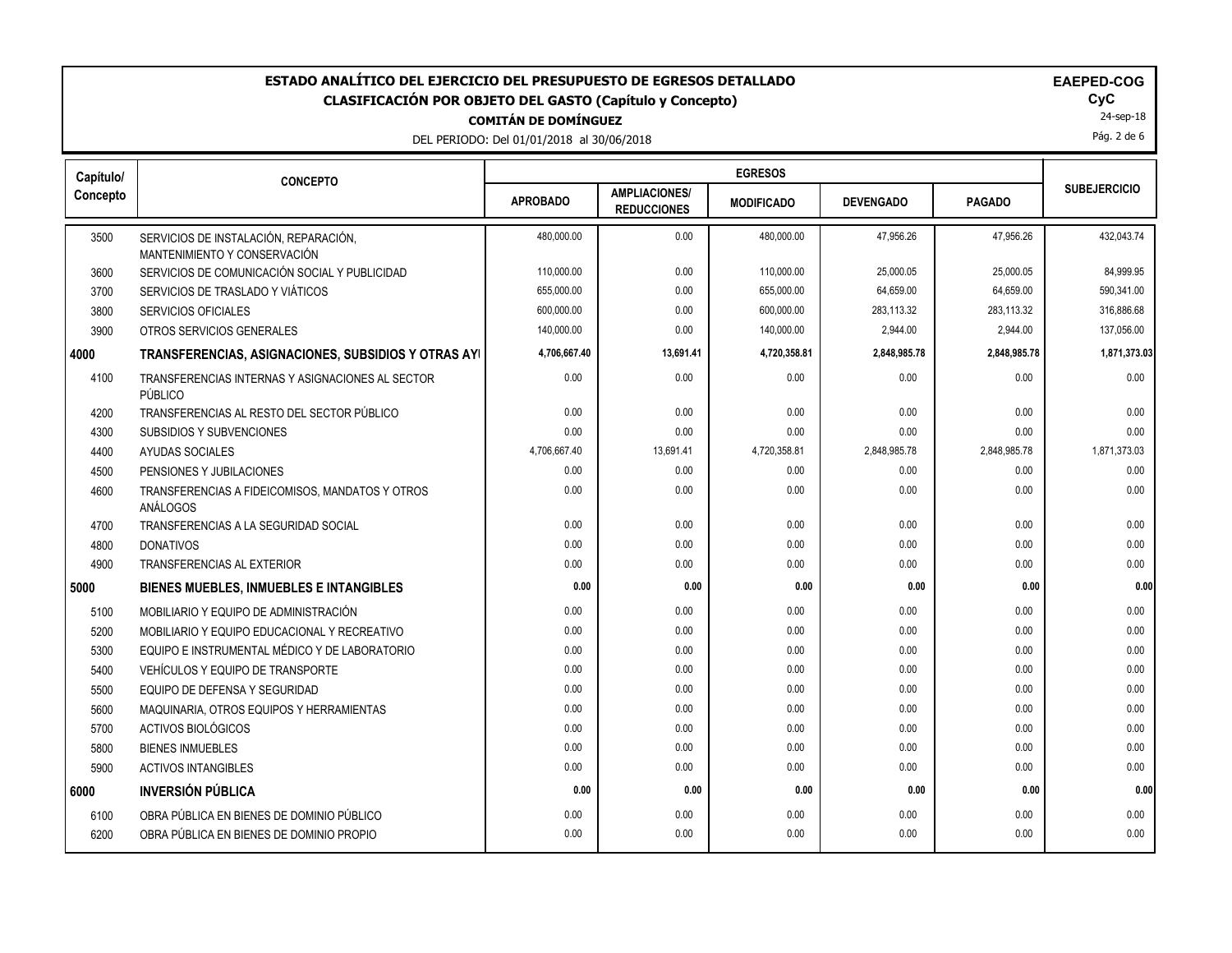# **COMITÁN DE DOMÍNGUEZ ESTADO ANALÍTICO DEL EJERCICIO DEL PRESUPUESTO DE EGRESOS DETALLADO EAEPED-COG CLASIFICACIÓN POR OBJETO DEL GASTO (Capítulo y Concepto) CyC**

DEL PERIODO: Del 01/01/2018 al 30/06/2018

24-sep-18

Pág. 3 de 6

| Capítulo/         | <b>CONCEPTO</b>                                                         |                 | <b>EGRESOS</b>                             |                   |                  |               |                     |  |
|-------------------|-------------------------------------------------------------------------|-----------------|--------------------------------------------|-------------------|------------------|---------------|---------------------|--|
| Concepto          |                                                                         | <b>APROBADO</b> | <b>AMPLIACIONES/</b><br><b>REDUCCIONES</b> | <b>MODIFICADO</b> | <b>DEVENGADO</b> | <b>PAGADO</b> | <b>SUBEJERCICIO</b> |  |
| 6300              | PROYECTOS PRODUCTIVOS Y ACCIONES DE FOMENTO                             | 0.00            | 0.00                                       | 0.00              | 0.00             | 0.00          | 0.00                |  |
| 7000              | <b>INVERSIONES FINANCIERAS Y OTRAS PROVISIONES</b>                      | 0.00            | 0.00                                       | 0.00              | 0.00             | 0.00          | 0.00                |  |
| 7100              | INVERSIONES PARA EL FOMENTO DE ACTIVIDADES<br><b>PRODUCTIVAS</b>        | 0.00            | 0.00                                       | 0.00              | 0.00             | 0.00          | 0.00                |  |
| 7200              | ACCIONES Y PARTICIPACIONES DE CAPITAL                                   | 0.00            | 0.00                                       | 0.00              | 0.00             | 0.00          | 0.00                |  |
| 7300              | COMPRA DE TÍTULOS Y VALORES                                             | 0.00            | 0.00                                       | 0.00              | 0.00             | 0.00          | 0.00                |  |
| 7400              | CONCESIÓN DE PRÉSTAMOS                                                  | 0.00            | 0.00                                       | 0.00              | 0.00             | 0.00          | 0.00                |  |
| 7500              | INVERSIONES EN FIDEICOMISOS, MANDATOS Y OTROS<br>ANÁLOGOS               | 0.00            | 0.00                                       | 0.00              | 0.00             | 0.00          | 0.00                |  |
| 7600              | OTRAS INVERSIONES FINANCIERAS                                           | 0.00            | 0.00                                       | 0.00              | 0.00             | 0.00          | 0.00                |  |
| 7900              | PROVISIONES PARA CONTINGENCIAS Y OTRAS<br><b>EROGACIONES ESPECIALES</b> | 0.00            | 0.00                                       | 0.00              | 0.00             | 0.00          | 0.00                |  |
| 8000              | <b>PARTICIPACIONES Y APORTACIONES</b>                                   | 0.00            | 0.00                                       | 0.00              | 0.00             | 0.00          | 0.00                |  |
| 8100              | <b>PARTICIPACIONES</b>                                                  | 0.00            | 0.00                                       | 0.00              | 0.00             | 0.00          | 0.00                |  |
| 8300              | <b>APORTACIONES</b>                                                     | 0.00            | 0.00                                       | 0.00              | 0.00             | 0.00          | 0.00                |  |
| 8500              | CONVENIOS                                                               | 0.00            | 0.00                                       | 0.00              | 0.00             | 0.00          | 0.00                |  |
| 9000              | <b>DEUDA PÚBLICA</b>                                                    | 0.00            | 0.00                                       | 0.00              | 0.00             | 0.00          | 0.00                |  |
| 9100              | AMORTIZACIÓN DE LA DEUDA PÚBLICA                                        | 0.00            | 0.00                                       | 0.00              | 0.00             | 0.00          | 0.00                |  |
| 9200              | INTERESES DE LA DEUDA PÚBLICA                                           | 0.00            | 0.00                                       | 0.00              | 0.00             | 0.00          | 0.00                |  |
| 9300              | COMISIONES DE LA DEUDA PÚBLICA                                          | 0.00            | 0.00                                       | 0.00              | 0.00             | 0.00          | 0.00                |  |
| 9400              | GASTOS DE LA DEUDA PÚBLICA                                              | 0.00            | 0.00                                       | 0.00              | 0.00             | 0.00          | 0.00                |  |
| 9500              | <b>COSTO POR COBERTURAS</b>                                             | 0.00            | 0.00                                       | 0.00              | 0.00             | 0.00          | 0.00                |  |
| 9600              | APOYOS FINANCIEROS                                                      | 0.00            | 0.00                                       | 0.00              | 0.00             | 0.00          | 0.00                |  |
| 9900              | ADEUDOS DE EJERCICIOS FISCALES ANTERIORES<br>(ADEFAS)                   | 0.00            | 0.00                                       | 0.00              | 0.00             | 0.00          | 0.00                |  |
| <b>ETIQUETADO</b> |                                                                         |                 |                                            |                   |                  |               |                     |  |
| 1000              | <b>SERVICIOS PERSONALES</b>                                             | 0.00            | 0.00                                       | 0.00              | 0.00             | 0.00          | 0.00                |  |
| 1100              | REMUNERACIONES AL PERSONAL DE CARÁCTER<br>PERMANENTE.                   | 0.00            | 0.00                                       | 0.00              | 0.00             | 0.00          | 0.00                |  |
|                   |                                                                         |                 |                                            |                   |                  |               |                     |  |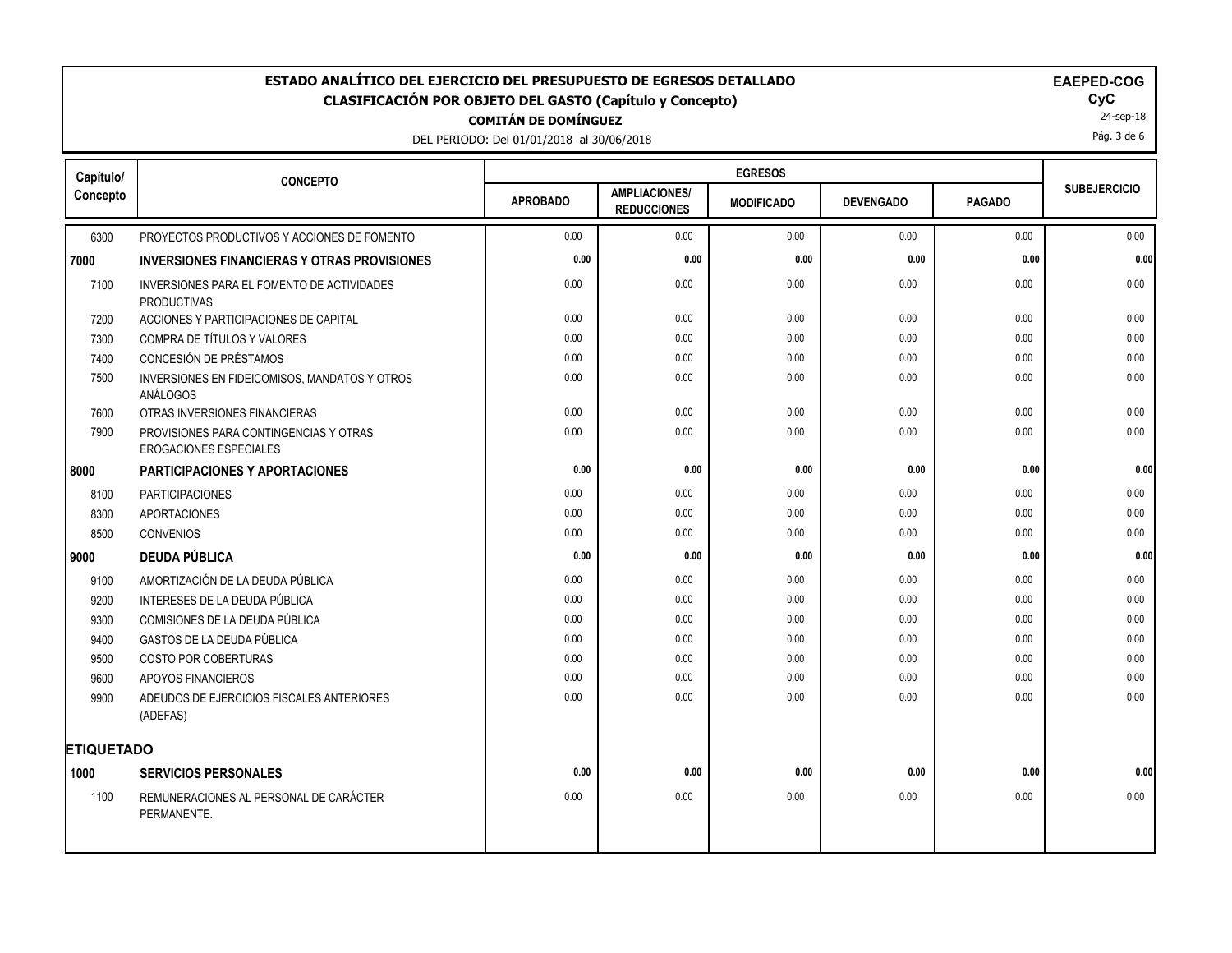# **COMITÁN DE DOMÍNGUEZ** ESTADO ANALÍTICO DEL EJERCICIO DEL PRESUPUESTO DE EGRESOS DETALLADO<br>CLASIFICACIÓN POR OBJETO DEL GASTO (Capítulo y Concepto) **ELAGO**COGO EL GOGO DEL GASTO (Capítulo y Concepto) **CLASIFICACIÓN POR OBJETO DEL GASTO (Capítulo y Concepto) CyC**

DEL PERIODO: Del 01/01/2018 al 30/06/2018

|  |  | <b>EAEPED-COG</b> |
|--|--|-------------------|
|  |  |                   |

24-sep-18

Pág. 4 de 6

| Capítulo/ | <b>CONCEPTO</b>                                                              |                 |                                            |                   |                  |               |                     |
|-----------|------------------------------------------------------------------------------|-----------------|--------------------------------------------|-------------------|------------------|---------------|---------------------|
| Concepto  |                                                                              | <b>APROBADO</b> | <b>AMPLIACIONES/</b><br><b>REDUCCIONES</b> | <b>MODIFICADO</b> | <b>DEVENGADO</b> | <b>PAGADO</b> | <b>SUBEJERCICIO</b> |
| 1200      | REMUNERACIONES AL PERSONAL DE CARÁCTER<br><b>TRANSITORIO</b>                 | 0.00            | 0.00                                       | 0.00              | 0.00             | 0.00          | 0.00                |
| 1300      | REMUNERACIONES ADICIONALES Y ESPECIALES                                      | 0.00            | 0.00                                       | 0.00              | 0.00             | 0.00          | 0.00                |
| 1400      | <b>SEGURIDAD SOCIAL</b>                                                      | 0.00            | 0.00                                       | 0.00              | 0.00             | 0.00          | 0.00                |
| 1500      | OTRAS PRESTACIONES SOCIALES Y ECONÓMICAS                                     | 0.00            | 0.00                                       | 0.00              | 0.00             | 0.00          | 0.00                |
| 1600      | <b>PREVISIONES</b>                                                           | 0.00            | 0.00                                       | 0.00              | 0.00             | 0.00          | 0.00                |
| 1700      | PAGO DE ESTÍMULOS A SERVIDORES PÚBLICOS                                      | 0.00            | 0.00                                       | 0.00              | 0.00             | 0.00          | 0.00                |
| 2000      | <b>MATERIALES Y SUMINISTROS</b>                                              | 0.00            | 0.00                                       | 0.00              | 0.00             | 0.00          | 0.00                |
| 2100      | MATERIALES DE ADMINISTRACIÓN, EMISIÓN DE<br>DOCUMENTOS Y ARTÍCULOS OFICIALES | 0.00            | 0.00                                       | 0.00              | 0.00             | 0.00          | 0.00                |
| 2200      | ALIMENTOS Y UTENSILIOS                                                       | 0.00            | 0.00                                       | 0.00              | 0.00             | 0.00          | 0.00                |
| 2300      | MATERIAS PRIMAS Y MATERIALES DE PRODUCCIÓN Y<br>COMERCIALIZACIÓN             | 0.00            | 0.00                                       | 0.00              | 0.00             | 0.00          | 0.00                |
| 2400      | MATERIALES Y ARTÍCULOS DE CONSTRUCCIÓN Y DE<br>REPARACIÓN                    | 0.00            | 0.00                                       | 0.00              | 0.00             | 0.00          | 0.00                |
| 2500      | PRODUCTOS QUÍMICOS, FARMACÉUTICOS Y DE<br><b>LABORATORIO</b>                 | 0.00            | 0.00                                       | 0.00              | 0.00             | 0.00          | 0.00                |
| 2600      | COMBUSTIBLES, LUBRICANTES Y ADITIVOS                                         | 0.00            | 0.00                                       | 0.00              | 0.00             | 0.00          | 0.00                |
| 2700      | VESTUARIO, BLANCOS, PRENDAS DE PROTECCIÓN Y<br>ARTÍCULOS DEPORTIVOS          | 0.00            | 0.00                                       | 0.00              | 0.00             | 0.00          | 0.00                |
| 2800      | MATERIALES Y SUMINISTROS PARA SEGURIDAD                                      | 0.00            | 0.00                                       | 0.00              | 0.00             | 0.00          | 0.00                |
| 2900      | HERRAMIENTAS, REFACCIONES Y ACCESORIOS MENORES                               | 0.00            | 0.00                                       | 0.00              | 0.00             | 0.00          | 0.00                |
| 3000      | <b>SERVICIOS GENERALES</b>                                                   | 0.00            | 0.00                                       | 0.00              | 0.00             | 0.00          | 0.00                |
| 3100      | SERVICIOS BÁSICOS                                                            | 0.00            | 0.00                                       | 0.00              | 0.00             | 0.00          | 0.00                |
| 3200      | SERVICIOS DE ARRENDAMIENTO                                                   | 0.00            | 0.00                                       | 0.00              | 0.00             | 0.00          | 0.00                |
| 3300      | SERVICIOS PROFESIONALES, CIENTÍFICOS, TÉCNICOS Y<br>OTROS SERVICIOS          | 0.00            | 0.00                                       | 0.00              | 0.00             | 0.00          | 0.00                |
| 3400      | SERVICIOS FINANCIEROS, BANCARIOS Y COMERCIALES                               | 0.00            | 0.00                                       | 0.00              | 0.00             | 0.00          | 0.00                |
| 3500      | SERVICIOS DE INSTALACIÓN, REPARACIÓN,<br>MANTENIMIENTO Y CONSERVACIÓN        | 0.00            | 0.00                                       | 0.00              | 0.00             | 0.00          | 0.00                |
| 3600      | SERVICIOS DE COMUNICACIÓN SOCIAL Y PUBLICIDAD                                | 0.00            | 0.00                                       | 0.00              | 0.00             | 0.00          | 0.00                |
| 3700      | SERVICIOS DE TRASLADO Y VIÁTICOS                                             | 0.00            | 0.00                                       | 0.00              | 0.00             | 0.00          | 0.00                |
| 3800      | <b>SERVICIOS OFICIALES</b>                                                   | 0.00            | 0.00                                       | 0.00              | 0.00             | 0.00          | 0.00                |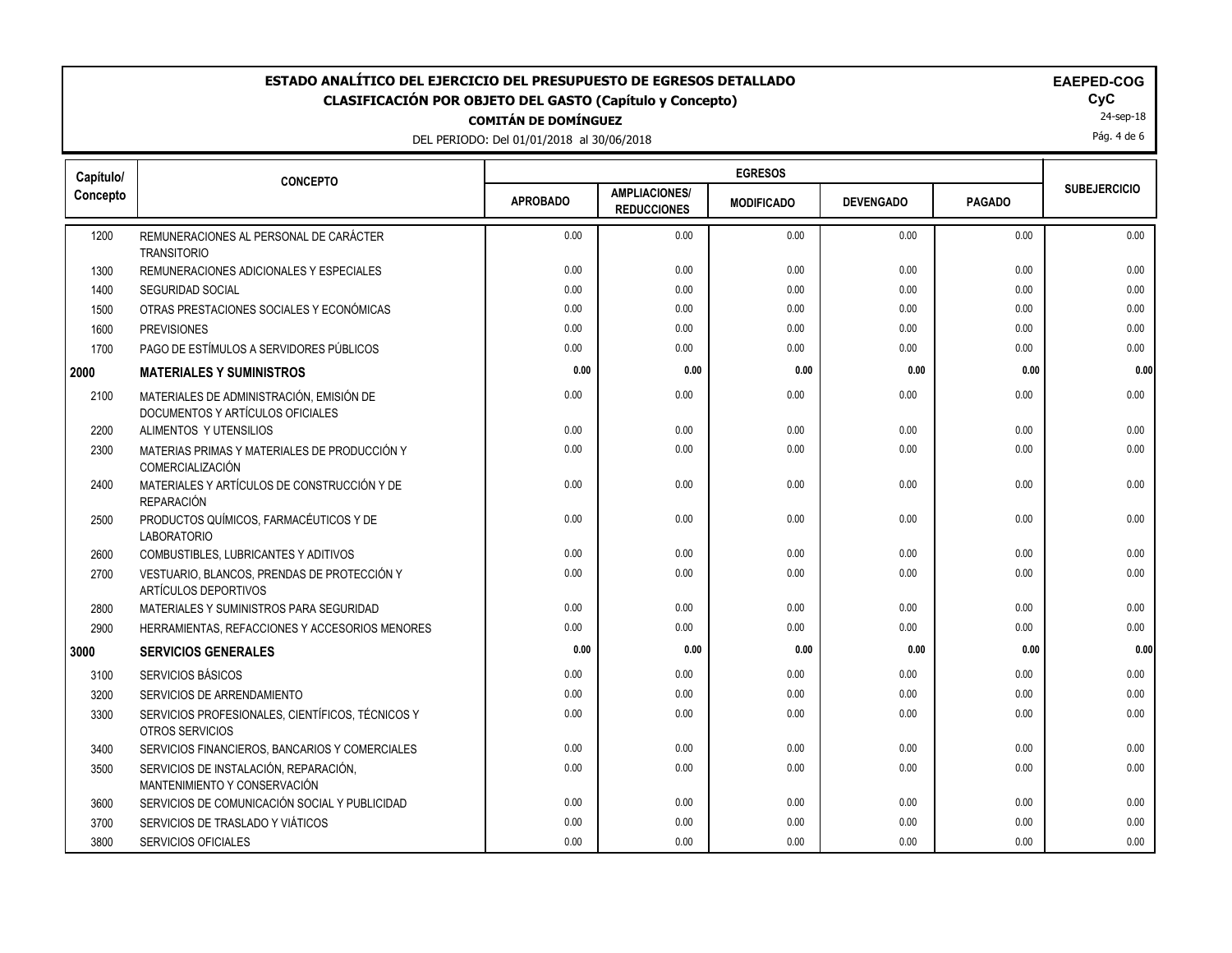### **COMITÁN DE DOMÍNGUEZ** ESTADO ANALÍTICO DEL EJERCICIO DEL PRESUPUESTO DE EGRESOS DETALLADO<br>CLASIFICACIÓN POR OBJETO DEL GASTO (Capítulo y Concepto) **ELASIFICACIÓN POR OBJETO DEL GASTO (Capítulo** y Concepto) **CLASIFICACIÓN POR OBJETO DEL GASTO (Capítulo y Concepto) CyC**

DEL PERIODO: Del 01/01/2018 al 30/06/2018

| <b>EAEPED-COG</b> |  |  |  |
|-------------------|--|--|--|
|                   |  |  |  |

24-sep-18

Pág. 5 de 6

| Capítulo/ | <b>CONCEPTO</b>                                                  |                 |                                            |                   |                  |               |                     |
|-----------|------------------------------------------------------------------|-----------------|--------------------------------------------|-------------------|------------------|---------------|---------------------|
| Concepto  |                                                                  | <b>APROBADO</b> | <b>AMPLIACIONES/</b><br><b>REDUCCIONES</b> | <b>MODIFICADO</b> | <b>DEVENGADO</b> | <b>PAGADO</b> | <b>SUBEJERCICIO</b> |
| 3900      | OTROS SERVICIOS GENERALES                                        | 0.00            | 0.00                                       | 0.00              | 0.00             | 0.00          | 0.00                |
| 4000      | TRANSFERENCIAS, ASIGNACIONES, SUBSIDIOS Y OTRAS AYI              | 0.00            | 0.00                                       | 0.00              | 0.00             | 0.00          | 0.00                |
| 4100      | TRANSFERENCIAS INTERNAS Y ASIGNACIONES AL SECTOR<br>PÚBLICO      | 0.00            | 0.00                                       | 0.00              | 0.00             | 0.00          | 0.00                |
| 4200      | TRANSFERENCIAS AL RESTO DEL SECTOR PÚBLICO                       | 0.00            | 0.00                                       | 0.00              | 0.00             | 0.00          | 0.00                |
| 4300      | SUBSIDIOS Y SUBVENCIONES                                         | 0.00            | 0.00                                       | 0.00              | 0.00             | 0.00          | 0.00                |
| 4400      | AYUDAS SOCIALES                                                  | 0.00            | 0.00                                       | 0.00              | 0.00             | 0.00          | 0.00                |
| 4500      | PENSIONES Y JUBILACIONES                                         | 0.00            | 0.00                                       | 0.00              | 0.00             | 0.00          | 0.00                |
| 4600      | TRANSFERENCIAS A FIDEICOMISOS, MANDATOS Y OTROS<br>ANÁLOGOS      | 0.00            | 0.00                                       | 0.00              | 0.00             | 0.00          | 0.00                |
| 4700      | TRANSFERENCIAS A LA SEGURIDAD SOCIAL                             | 0.00            | 0.00                                       | 0.00              | 0.00             | 0.00          | 0.00                |
| 4800      | <b>DONATIVOS</b>                                                 | 0.00            | 0.00                                       | 0.00              | 0.00             | 0.00          | 0.00                |
| 4900      | <b>TRANSFERENCIAS AL EXTERIOR</b>                                | 0.00            | 0.00                                       | 0.00              | 0.00             | 0.00          | 0.00                |
| 5000      | BIENES MUEBLES, INMUEBLES E INTANGIBLES                          | 0.00            | 0.00                                       | 0.00              | 0.00             | 0.00          | 0.00                |
| 5100      | MOBILIARIO Y EQUIPO DE ADMINISTRACIÓN                            | 0.00            | 0.00                                       | 0.00              | 0.00             | 0.00          | 0.00                |
| 5200      | MOBILIARIO Y EQUIPO EDUCACIONAL Y RECREATIVO                     | 0.00            | 0.00                                       | 0.00              | 0.00             | 0.00          | 0.00                |
| 5300      | EQUIPO E INSTRUMENTAL MÉDICO Y DE LABORATORIO                    | 0.00            | 0.00                                       | 0.00              | 0.00             | 0.00          | 0.00                |
| 5400      | VEHÍCULOS Y EQUIPO DE TRANSPORTE                                 | 0.00            | 0.00                                       | 0.00              | 0.00             | 0.00          | 0.00                |
| 5500      | EQUIPO DE DEFENSA Y SEGURIDAD                                    | 0.00            | 0.00                                       | 0.00              | 0.00             | 0.00          | 0.00                |
| 5600      | MAQUINARIA, OTROS EQUIPOS Y HERRAMIENTAS                         | 0.00            | 0.00                                       | 0.00              | 0.00             | 0.00          | 0.00                |
| 5700      | <b>ACTIVOS BIOLÓGICOS</b>                                        | 0.00            | 0.00                                       | 0.00              | 0.00             | 0.00          | 0.00                |
| 5800      | <b>BIENES INMUEBLES</b>                                          | 0.00            | 0.00                                       | 0.00              | 0.00             | 0.00          | 0.00                |
| 5900      | <b>ACTIVOS INTANGIBLES</b>                                       | 0.00            | 0.00                                       | 0.00              | 0.00             | 0.00          | 0.00                |
| 6000      | <b>INVERSIÓN PÚBLICA</b>                                         | 0.00            | 0.00                                       | 0.00              | 0.00             | 0.00          | 0.00                |
| 6100      | OBRA PÚBLICA EN BIENES DE DOMINIO PÚBLICO                        | 0.00            | 0.00                                       | 0.00              | 0.00             | 0.00          | 0.00                |
| 6200      | OBRA PÚBLICA EN BIENES DE DOMINIO PROPIO                         | 0.00            | 0.00                                       | 0.00              | 0.00             | 0.00          | 0.00                |
| 6300      | PROYECTOS PRODUCTIVOS Y ACCIONES DE FOMENTO                      | 0.00            | 0.00                                       | 0.00              | 0.00             | 0.00          | 0.00                |
| 7000      | <b>INVERSIONES FINANCIERAS Y OTRAS PROVISIONES</b>               | 0.00            | 0.00                                       | 0.00              | 0.00             | 0.00          | 0.00                |
| 7100      | INVERSIONES PARA EL FOMENTO DE ACTIVIDADES<br><b>PRODUCTIVAS</b> | 0.00            | 0.00                                       | 0.00              | 0.00             | 0.00          | 0.00                |
| 7200      | ACCIONES Y PARTICIPACIONES DE CAPITAL                            | 0.00            | 0.00                                       | 0.00              | 0.00             | 0.00          | 0.00                |